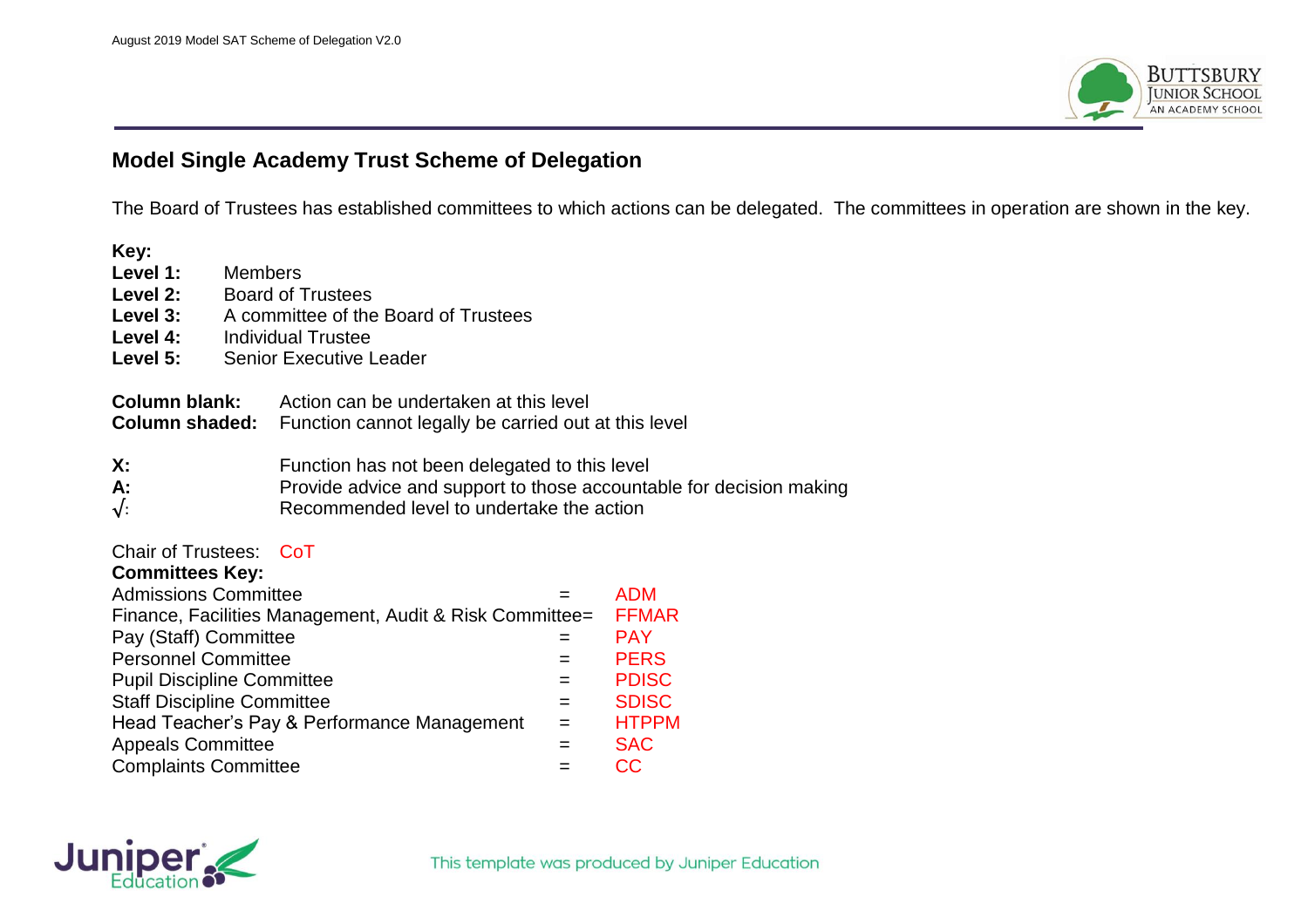| <b>Key function</b>           | <b>No</b>      | Task (and delegated committee, where relevant)                                                                                                                                                           |                           | <b>Decision level</b> |                         |                           |                         |  |  |
|-------------------------------|----------------|----------------------------------------------------------------------------------------------------------------------------------------------------------------------------------------------------------|---------------------------|-----------------------|-------------------------|---------------------------|-------------------------|--|--|
|                               |                |                                                                                                                                                                                                          |                           | $\overline{2}$        | 3                       | 4                         | $5\phantom{.0}$         |  |  |
| <b>Budgets &amp; Accounts</b> | 1              | To submit to members and publish an annual report on performance of the trust.                                                                                                                           |                           | $\sqrt{ }$            |                         |                           | A                       |  |  |
|                               | $\overline{2}$ | Submit annual report and accounts including accounting policies, signed<br>statement on regularity, propriety and compliance, incorporating governance<br>statement demonstrating value for money. FFMAR |                           | V                     | A                       |                           | A                       |  |  |
|                               | 3              | To approve the first formal budget plan for each financial year. FFMAR                                                                                                                                   |                           | $\sqrt{ }$            | A                       |                           | A                       |  |  |
|                               | 4              | Management of risk: establish, review and monitor. FFMAR                                                                                                                                                 |                           | $\sqrt{ }$            | A                       |                           | A                       |  |  |
|                               | 5              | Appoint Chief Financial Officer.                                                                                                                                                                         |                           | $\sqrt{}$             |                         |                           |                         |  |  |
|                               | 6              | To establish and review the school's scheme of financial delegation. FFMAR                                                                                                                               |                           | $\sqrt{ }$            | A                       |                           | A                       |  |  |
|                               | $\overline{7}$ | To receive and respond to external auditors' report. FFMAR                                                                                                                                               |                           |                       | $\sqrt{ }$              |                           |                         |  |  |
|                               | 8              | To ensure robustness of benchmarking and value for money. FFMAR                                                                                                                                          |                           |                       | $\sqrt{ }$              |                           | A                       |  |  |
|                               | 9              | To appoint external auditors. FFMAR                                                                                                                                                                      | $\sqrt{ }$                | A                     | A                       |                           |                         |  |  |
|                               | 10             | To establish appropriate internal controls for the trust. FFMAR                                                                                                                                          |                           |                       | $\sqrt{ }$              |                           |                         |  |  |
|                               | 11             | To monitor monthly expenditure.                                                                                                                                                                          |                           |                       | $\sqrt{ }$              |                           |                         |  |  |
| <b>Staffing</b>               | 12             | To appoint the Headteacher.                                                                                                                                                                              |                           |                       | X                       |                           |                         |  |  |
|                               | 13             | To appoint Deputy Headteacher.                                                                                                                                                                           |                           |                       | X                       | X                         | X                       |  |  |
|                               | 14             | To agree school's staffing structure. FFMAR                                                                                                                                                              |                           |                       | A                       |                           | A                       |  |  |
|                               | 15             | To appoint teaching staff.                                                                                                                                                                               |                           |                       |                         |                           | $\sqrt{}$               |  |  |
|                               | 16             | To appoint non-teaching staff.                                                                                                                                                                           |                           |                       |                         |                           | V                       |  |  |
|                               | 17             | To suspend the Headteacher. HTTPM                                                                                                                                                                        |                           | $\sqrt{ }$            |                         |                           |                         |  |  |
|                               | 18             | To suspend other staff. SDISC                                                                                                                                                                            |                           |                       |                         |                           | $\sqrt{ }$              |  |  |
|                               | 19             | To dismiss the Headteacher, HTTPM                                                                                                                                                                        |                           |                       |                         |                           |                         |  |  |
|                               | 20             | To dismiss other staff SDISC                                                                                                                                                                             |                           |                       |                         |                           | $\sqrt{}$               |  |  |
| <b>Performance Management</b> | 21             | To undertake performance management of the Headteacher. HTTPM                                                                                                                                            |                           |                       | $\sqrt{ }$              | $\overline{\mathbf{X}}$   | $\overline{\mathbf{X}}$ |  |  |
|                               | 22             | To implement performance management policy.                                                                                                                                                              | $\boldsymbol{\mathsf{X}}$ | X                     | $\overline{\mathbf{X}}$ | X                         | $\sqrt{ }$              |  |  |
|                               | 23             | To agree Headteacher's pay award. PAY                                                                                                                                                                    |                           |                       | $\sqrt{ }$              | $\boldsymbol{\mathsf{X}}$ | X                       |  |  |
|                               | 24             | To review and agree staff appraisal procedure and pay progression. PAY                                                                                                                                   |                           |                       | $\sqrt{ }$              |                           | A                       |  |  |
| <b>Discipline/Exclusions</b>  | 25             | To determine a behaviour and discipline policy.                                                                                                                                                          |                           | $\sqrt{ }$            | X                       | $\overline{\mathbf{X}}$   | A                       |  |  |
|                               | 26             | To draft content of school behaviour policy and publicise it to staff, pupils and<br>parents.                                                                                                            |                           |                       |                         |                           | $\sqrt{ }$              |  |  |
|                               | 27             | To review all permanent exclusions and fixed term exclusions where the pupil is<br>either excluded for more than 15 days in total in a term or would lose the                                            |                           |                       | $\sqrt{ }$              |                           |                         |  |  |

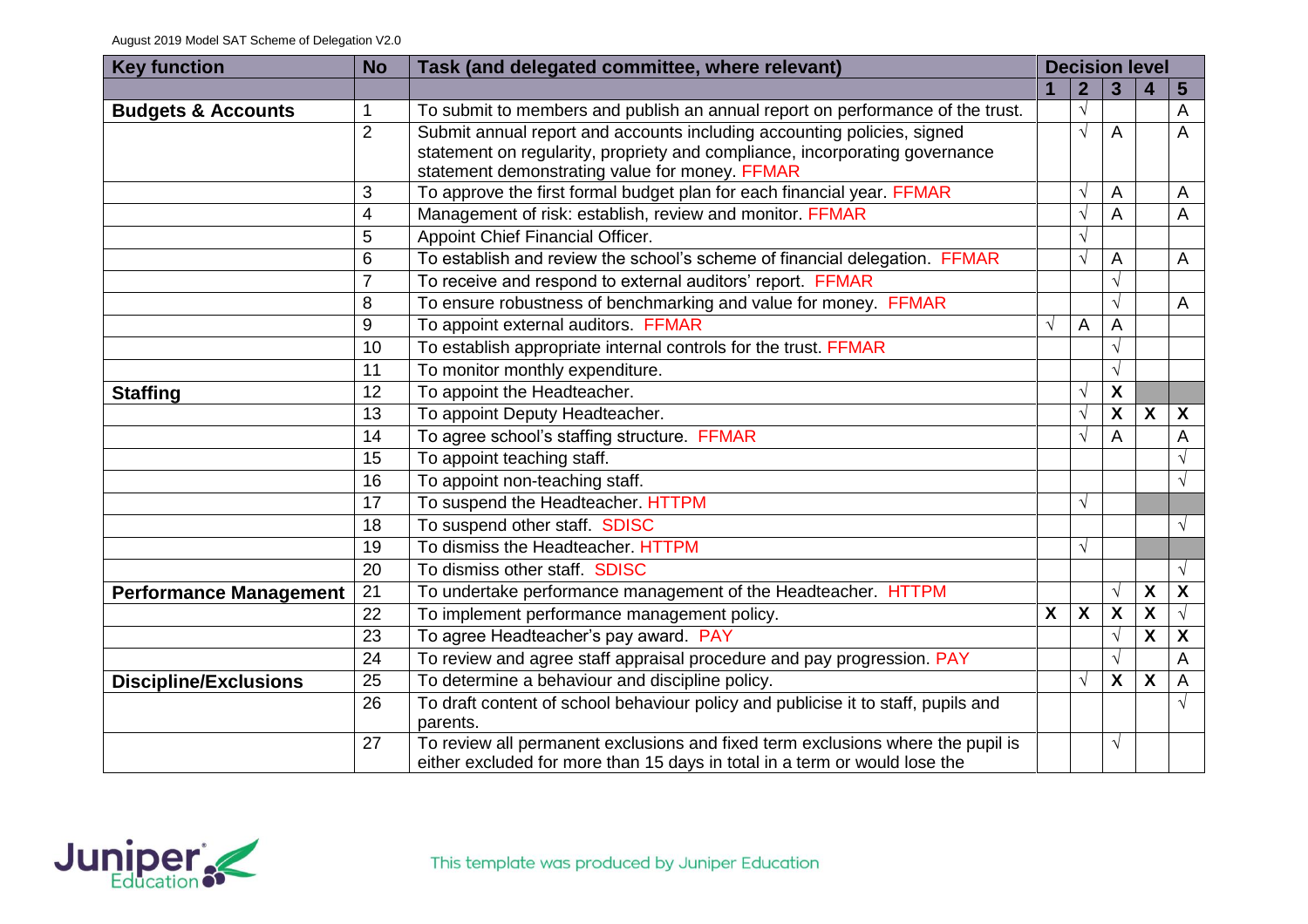|                                 |    | opportunity to sit a public examination. (Exclusions involving a public                                                                                                             |              |                           |                         |                           |                           |
|---------------------------------|----|-------------------------------------------------------------------------------------------------------------------------------------------------------------------------------------|--------------|---------------------------|-------------------------|---------------------------|---------------------------|
|                                 |    | examination can be delegated to chair/vice chair in case of urgency.) PDISC                                                                                                         |              |                           |                         |                           |                           |
|                                 | 28 | To direct reinstatement of excluded pupils. Independent Panel established as                                                                                                        |              |                           | $\sqrt{ }$              |                           |                           |
|                                 |    | required                                                                                                                                                                            |              |                           |                         |                           |                           |
| <b>Admissions</b>               | 29 | To determine and approve the admission criteria. ADM                                                                                                                                |              | $\sqrt{ }$                | Α                       | $\boldsymbol{\mathsf{X}}$ | A                         |
|                                 | 30 | To review applications and provide admission decision. ADM                                                                                                                          |              |                           | $\sqrt{ }$              | $\overline{\mathbf{x}}$   | A                         |
| <b>Curriculum</b>               | 31 | To ensure a broad and balanced curriculum is in place.                                                                                                                              |              | $\sqrt{}$                 |                         |                           | A                         |
|                                 | 32 | To imbed agreed curriculum and enrichment offer within the day to day<br>operation of the school.                                                                                   | $\mathsf{X}$ | $\boldsymbol{\mathsf{X}}$ | $\mathsf{X}$            | $\overline{\mathbf{X}}$   | $\sqrt{}$                 |
| <b>Target setting</b>           | 33 | To set and publish targets for pupils achievements.                                                                                                                                 |              |                           |                         |                           | $\sqrt{ }$                |
|                                 | 34 | To determine school's vision and strategy, agreeing key priorities and key<br>performance indicators (KPIs) against which progress towards achieving the<br>vision can be measured. |              | $\sqrt{ }$                |                         |                           | Α                         |
| <b>Collective worship</b>       | 35 | Ensure arrangements for collective worship are in place.                                                                                                                            |              |                           |                         |                           | $\sqrt{}$                 |
| <b>Premises &amp; Insurance</b> | 36 | Set level of buildings insurance, personal liability and trustees' indemnity<br>insurance. FFMAR                                                                                    |              |                           | $\sqrt{}$               |                           |                           |
|                                 | 37 | To develop trust building strategy. FFMAR                                                                                                                                           |              |                           | $\sqrt{}$               | X                         | A                         |
|                                 | 38 | To procure and maintain buildings, including properly funded maintenance<br>programme. FFMAR                                                                                        |              |                           | $\sqrt{ }$              | $\overline{\mathbf{X}}$   | A                         |
| <b>Health &amp; Safety</b>      | 39 | To institute a Health & Safety Policy.                                                                                                                                              |              | $\sqrt{ }$                |                         |                           |                           |
|                                 | 40 | To ensure Health & Safety regulations are followed.                                                                                                                                 |              |                           |                         |                           | $\sqrt{}$                 |
| <b>People &amp; Structure</b>   | 41 | To appoint and remove members.                                                                                                                                                      | $\sqrt{ }$   |                           |                         |                           |                           |
|                                 | 42 | To appoint and remove trustees.                                                                                                                                                     | $\sqrt{ }$   | $\sqrt{ }$                |                         |                           |                           |
|                                 | 43 | To appoint and remove the clerk.                                                                                                                                                    |              | $\sqrt{ }$                |                         |                           |                           |
|                                 | 44 | To review and agree the Articles of Association.                                                                                                                                    | $\sqrt{}$    | A                         | X                       | X                         | $\boldsymbol{X}$          |
|                                 | 45 | To establish and review annually the governance structure.                                                                                                                          |              | $\sqrt{ }$                | $\overline{\mathbf{X}}$ | $\overline{\mathbf{X}}$   | $\mathsf{X}$              |
|                                 | 46 | To review and agree annually the terms of reference for various committees.                                                                                                         |              | $\sqrt{ }$                |                         | $\overline{\mathbf{X}}$   | $\overline{\mathbf{X}}$   |
|                                 | 47 | To review and agree annually the scheme of delegation.                                                                                                                              |              | $\sqrt{}$                 | X                       | $\boldsymbol{\mathsf{X}}$ | $\boldsymbol{\mathsf{X}}$ |
|                                 | 48 | To complete and recruit to fill gaps following skills audit.                                                                                                                        |              | $\sqrt{ }$                |                         |                           |                           |
|                                 | 49 | To complete annually self-review of board of trustees and its committees.                                                                                                           |              | $\sqrt{ }$                |                         |                           |                           |
|                                 | 50 | To plan succession.                                                                                                                                                                 |              | $\sqrt{ }$                |                         |                           |                           |
|                                 | 51 | To approve and set up trustees' expenses.                                                                                                                                           |              | $\sqrt{ }$                |                         |                           |                           |
|                                 | 52 | To set up a register of trustees business interests.                                                                                                                                |              | $\sqrt{ }$                |                         |                           |                           |
|                                 | 53 | To delegate 'chair's action' to the chair of trustees.                                                                                                                              |              | $\sqrt{ }$                |                         |                           |                           |